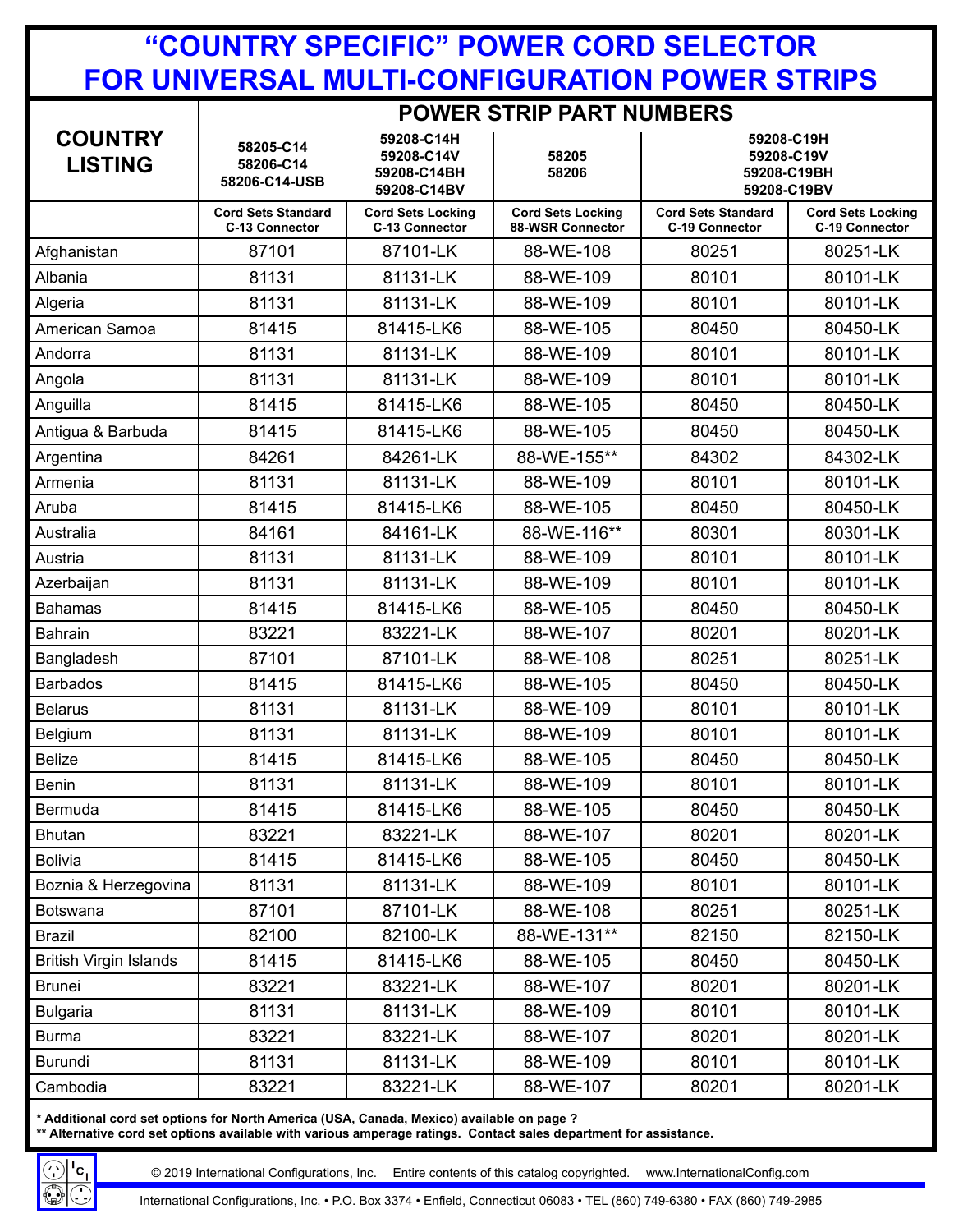|                                  | <b>POWER STRIP PART NUMBERS</b>                                                                   |                                            |                                              |                                                        |                                            |  |  |
|----------------------------------|---------------------------------------------------------------------------------------------------|--------------------------------------------|----------------------------------------------|--------------------------------------------------------|--------------------------------------------|--|--|
| <b>COUNTRY</b><br><b>LISTING</b> | 59208-C14H<br>58205-C14<br>59208-C14V<br>58206-C14<br>59208-C14BH<br>58206-C14-USB<br>59208-C14BV |                                            | 58205<br>58206                               | 59208-C19H<br>59208-C19V<br>59208-C19BH<br>59208-C19BV |                                            |  |  |
|                                  | <b>Cord Sets Standard</b><br><b>C-13 Connector</b>                                                | <b>Cord Sets Locking</b><br>C-13 Connector | <b>Cord Sets Locking</b><br>88-WSR Connector | <b>Cord Sets Standard</b><br><b>C-19 Connector</b>     | <b>Cord Sets Locking</b><br>C-19 Connector |  |  |
| Cameroon                         | 81131                                                                                             | 81131-LK                                   | 88-WE-109                                    | 80101                                                  | 80101-LK                                   |  |  |
| Canada*                          | 81415*                                                                                            | 81415-LK6*                                 | 88-WE-105*                                   | 80450*                                                 | 80450-LK*                                  |  |  |
| Cape Verde                       | 81131                                                                                             | 81131-LK                                   | 88-WE-109                                    | 80101                                                  | 80101-LK                                   |  |  |
| Cayman Islands                   | 81415                                                                                             | 81415-LK6                                  | 88-WE-105                                    | 80450                                                  | 80450-LK                                   |  |  |
| Central African Republic         | 81131                                                                                             | 81131-LK                                   | 88-WE-109                                    | 80101                                                  | 80101-LK                                   |  |  |
| Chad                             | 81131                                                                                             | 81131-LK                                   | 88-WE-109                                    | 80101                                                  | 80101-LK                                   |  |  |
| Chile                            | 86071                                                                                             | 86071-LK                                   | 88-WE-140**                                  | 80351                                                  | 80351-LK                                   |  |  |
| China                            | 84661                                                                                             | 84661-LK                                   | 88-WE-130**                                  | 84671                                                  | 84671-LK                                   |  |  |
| Colombia                         | 81415                                                                                             | 81415-LK6                                  | 88-WE-105                                    | 80450                                                  | 80450-LK                                   |  |  |
| Comoros                          | 81131                                                                                             | 81131-LK                                   | 88-WE-109                                    | 80101                                                  | 80101-LK                                   |  |  |
| Congo, Dem Rep of                | 81131                                                                                             | 81131-LK                                   | 88-WE-109                                    | 80101                                                  | 80101-LK                                   |  |  |
| Congo, Republic of               | 81131                                                                                             | 81131-LK                                   | 88-WE-109                                    | 80101                                                  | 80101-LK                                   |  |  |
| Costa Rica                       | 81415                                                                                             | 81415-LK6                                  | 88-WE-105                                    | 80450                                                  | 80450-LK                                   |  |  |
| Croatia                          | 81131                                                                                             | 81131-LK                                   | 88-WE-109                                    | 80101                                                  | 80101-LK                                   |  |  |
| Cuba                             | 81415                                                                                             | 81415-LK6                                  | 88-WE-105                                    | 80450                                                  | 80450-LK                                   |  |  |
| Cyprus                           | 83221                                                                                             | 83221-LK                                   | 88-WE-107                                    | 80201                                                  | 80201-LK                                   |  |  |
| <b>Czech Republic</b>            | 81131                                                                                             | 81131-LK                                   | 88-WE-109                                    | 80101                                                  | 80101-LK                                   |  |  |
| Denmark                          | 89071                                                                                             | 89071-LK                                   | 88-WE-160                                    | 89075                                                  | 89075-LK                                   |  |  |
| Djibouti                         | 81131                                                                                             | 81131-LK                                   | 88-WE-109                                    | 80101                                                  | 80101-LK                                   |  |  |
| Dominica                         | 83221                                                                                             | 83221-LK                                   | 88-WE-107                                    | 80201                                                  | 80201-LK                                   |  |  |
| Dominican Republic               | 81415                                                                                             | 81415-LK6                                  | 88-WE-105                                    | 80450                                                  | 80450-LK                                   |  |  |
| Ecuador                          | 81415                                                                                             | 81415-LK6                                  | 88-WE-105                                    | 80450                                                  | 80450-LK                                   |  |  |
| Egypt                            | 81131                                                                                             | 81131-LK                                   | 88-WE-109                                    | 80101                                                  | 80101-LK                                   |  |  |
| El Salvador                      | 81415                                                                                             | 81415-LK6                                  | 88-WE-105                                    | 80450                                                  | 80450-LK                                   |  |  |
| England                          | 83221                                                                                             | 83221-LK                                   | 88-WE-107                                    | 80201                                                  | 80201-LK                                   |  |  |
| <b>Equatorial Guinea</b>         | 81131                                                                                             | 81131-LK                                   | 88-WE-109                                    | 80101                                                  | 80101-LK                                   |  |  |
| Eritrea                          | 81131                                                                                             | 81131-LK                                   | 88-WE-109                                    | 80101                                                  | 80101-LK                                   |  |  |
| Estonia                          | 81131                                                                                             | 81131-LK                                   | 88-WE-109                                    | 80101                                                  | 80101-LK                                   |  |  |
| Ethiopia                         | 81131                                                                                             | 81131-LK                                   | 88-WE-109                                    | 80101                                                  | 80101-LK                                   |  |  |
| <b>Falkland Islands</b>          | 83221                                                                                             | 83221-LK                                   | 88-WE-107                                    | 80201                                                  | 80201-LK                                   |  |  |
| Faroe Islands                    | 89071                                                                                             | 89071-LK                                   | 88-WE-160                                    | 89075                                                  | 89075-LK                                   |  |  |
| Fiji                             | 84161                                                                                             | 84161-LK                                   | 88-WE-116**                                  | 80301                                                  | 80301-LK                                   |  |  |
| Finland                          | 81131                                                                                             | 81131-LK                                   | 88-WE-109                                    | 80101                                                  | 80101-LK                                   |  |  |
| France                           | 81131                                                                                             | 81131-LK                                   | 88-WE-109                                    | 80101                                                  | 80101-LK                                   |  |  |

**\* Additional cord set options for North America (USA, Canada, Mexico) available on page ?**

**\*\* Alternative cord set options available with various amperage ratings. Contact sales department for assistance.**



International Configurations, Inc. • P.O. Box 3374 • Enfield, Connecticut 06083 • TEL (860) 749-6380 • FAX (860) 749-2985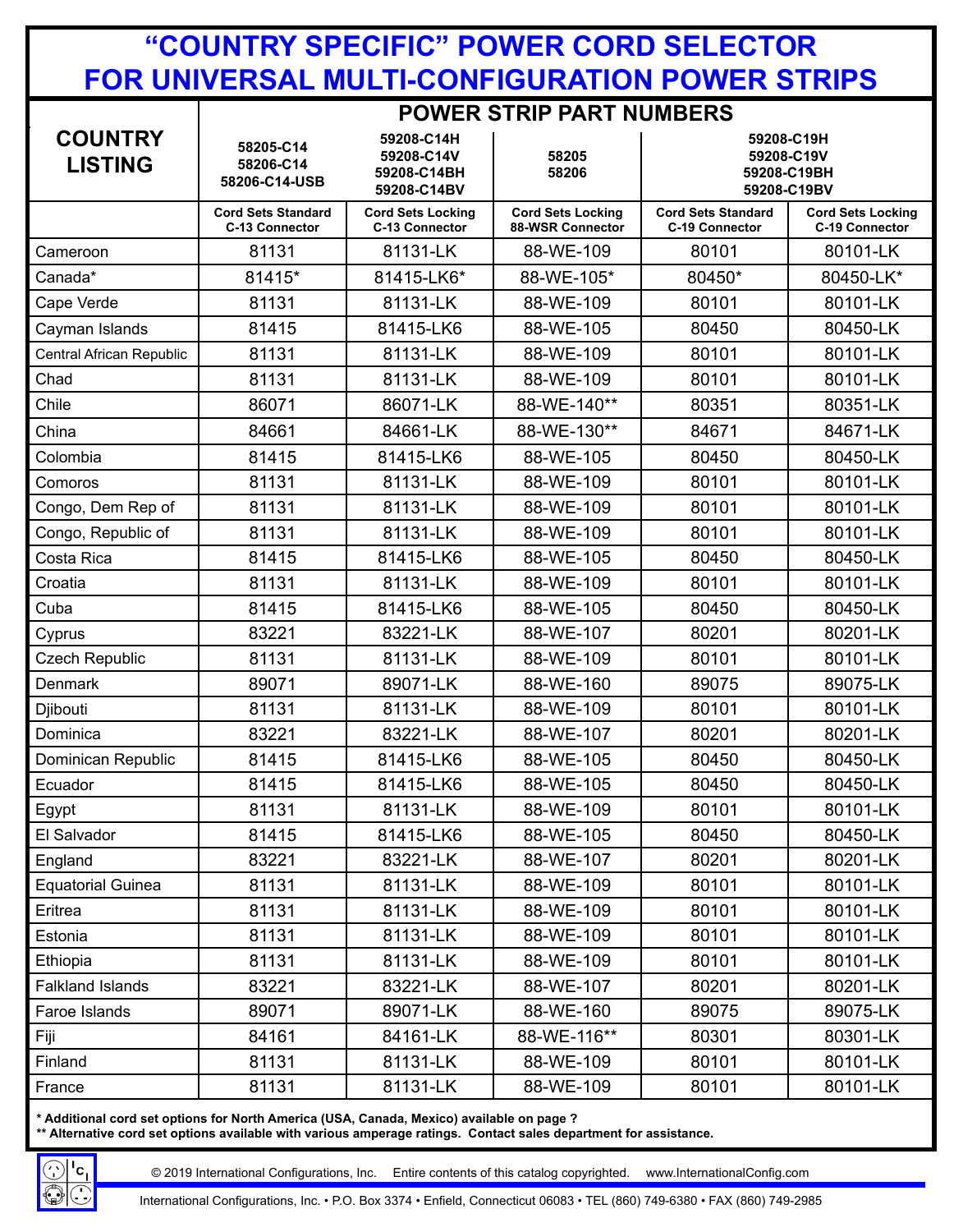#### **"COUNTRY SPECIFIC" POWER CORD SELECTOR FOR UNIVERSAL MULTI-CONFIGURATION POWER STRIPS POWER STRIP PART NUMBERS**

|                                  | POWER STRIP PART NUMBERS                           |                                                        |                                              |                                                    |                                                        |  |  |
|----------------------------------|----------------------------------------------------|--------------------------------------------------------|----------------------------------------------|----------------------------------------------------|--------------------------------------------------------|--|--|
| <b>COUNTRY</b><br><b>LISTING</b> | 58205-C14<br>58206-C14<br>58206-C14-USB            | 59208-C14H<br>59208-C14V<br>59208-C14BH<br>59208-C14BV | 58205<br>58206                               |                                                    | 59208-C19H<br>59208-C19V<br>59208-C19BH<br>59208-C19BV |  |  |
|                                  | <b>Cord Sets Standard</b><br><b>C-13 Connector</b> | <b>Cord Sets Locking</b><br>C-13 Connector             | <b>Cord Sets Locking</b><br>88-WSR Connector | <b>Cord Sets Standard</b><br><b>C-19 Connector</b> | <b>Cord Sets Locking</b><br>C-19 Connector             |  |  |
| French Guiana                    | 81131                                              | 81131-LK                                               | 88-WE-109                                    | 80101                                              | 80101-LK                                               |  |  |
| French Polynesia                 | 81131                                              | 81131-LK                                               | 88-WE-109                                    | 80101                                              | 80101-LK                                               |  |  |
| Gabon                            | 81131                                              | 81131-LK                                               | 88-WE-109                                    | 80101                                              | 80101-LK                                               |  |  |
| Gambia                           | 83221                                              | 83221-LK                                               | 88-WE-107                                    | 80201                                              | 80201-LK                                               |  |  |
| Gaza Strip                       | 88111                                              | 88111-LK                                               | 88-WE-170                                    | 80401                                              | 80401-LK                                               |  |  |
| Georgia                          | 81131                                              | 81131-LK                                               | 88-WE-109                                    | 80101                                              | 80101-LK                                               |  |  |
| Germany                          | 81131                                              | 81131-LK                                               | 88-WE-109                                    | 80101                                              | 80101-LK                                               |  |  |
| Ghana                            | 83221                                              | 83221-LK                                               | 88-WE-107                                    | 80201                                              | 80201-LK                                               |  |  |
| Gibraltar                        | 83221                                              | 83221-LK                                               | 88-WE-107                                    | 80201                                              | 80201-LK                                               |  |  |
| Greece                           | 81131                                              | 81131-LK                                               | 88-WE-109                                    | 80101                                              | 80101-LK                                               |  |  |
| Greenland                        | 89071                                              | 89071-LK                                               | 88-WE-160                                    | 89075                                              | 89075-LK                                               |  |  |
| Grenada                          | 83221                                              | 83221-LK                                               | 88-WE-107                                    | 80201                                              | 80201-LK                                               |  |  |
| Guadeloupe                       | 81131                                              | 81131-LK                                               | 88-WE-109                                    | 80101                                              | 80101-LK                                               |  |  |
| Guam                             | 81415                                              | 81415-LK6                                              | 88-WE-105                                    | 80450                                              | 80450-LK                                               |  |  |
| Guatemala                        | 81415                                              | 81415-LK6                                              | 88-WE-105                                    | 80450                                              | 80450-LK                                               |  |  |
| Guinea                           | 81131                                              | 81131-LK                                               | 88-WE-109                                    | 80101                                              | 80101-LK                                               |  |  |
| Guinea-Bissau                    | 81131                                              | 81131-LK                                               | 88-WE-109                                    | 80101                                              | 80101-LK                                               |  |  |
| Guyana                           | 81415                                              | 81415-LK6                                              | 88-WE-105                                    | 80450                                              | 80450-LK                                               |  |  |
| Haiti                            | 81415                                              | 81415-LK6                                              | 88-WE-105                                    | 80450                                              | 80450-LK                                               |  |  |
| Honduras                         | 81415                                              | 81415-LK6                                              | 88-WE-105                                    | 80450                                              | 80450-LK                                               |  |  |
| Hong Kong                        | 83221                                              | 83221-LK                                               | 88-WE-107                                    | 80201                                              | 80201-LK                                               |  |  |
| Hungary                          | 81131                                              | 81131-LK                                               | 88-WE-109                                    | 80101                                              | 80101-LK                                               |  |  |
| Iceland                          | 81131                                              | 81131-LK                                               | 88-WE-109                                    | 80101                                              | 80101-LK                                               |  |  |
| India (Type M)                   | 87101                                              | 87101-LK                                               | 88-WE-108                                    | 80251                                              | 80251-LK                                               |  |  |
| India (Type D)                   | 89905                                              | N/A                                                    | 88-WE-106                                    | N/A                                                | N/A                                                    |  |  |
| Indonesia                        | 81131                                              | 81131-LK                                               | 88-WE-109                                    | 80101                                              | 80101-LK                                               |  |  |
| Iran                             | 81131                                              | 81131-LK                                               | 88-WE-109                                    | 80101                                              | 80101-LK                                               |  |  |
| Iraq                             | 83221                                              | 83221-LK                                               | 88-WE-107                                    | 80201                                              | 80201-LK                                               |  |  |
| Ireland                          | 83221                                              | 83221-LK                                               | 88-WE-107                                    | 80201                                              | 80201-LK                                               |  |  |
| Ireland, Northern                | 83221                                              | 83221-LK                                               | 88-WE-107                                    | 80201                                              | 80201-LK                                               |  |  |
| Israel                           | 88111                                              | 88111-LK                                               | 88-WE-170                                    | 80401                                              | 80401-LK                                               |  |  |
| Italy                            | 86071                                              | 86071-LK                                               | 88-WE-140**                                  | 80351                                              | 80351-LK                                               |  |  |
| <b>Ivory Coast</b>               | 81131                                              | 81131-LK                                               | 88-WE-109                                    | 80101                                              | 80101-LK                                               |  |  |
| Jamaica                          | 81415                                              | 81415-LK6                                              | 88-WE-105                                    | 80450                                              | 80450-LK                                               |  |  |

**\* Additional cord set options for North America (USA, Canada, Mexico) available on page ?**

**\*\* Alternative cord set options available with various amperage ratings. Contact sales department for assistance.**

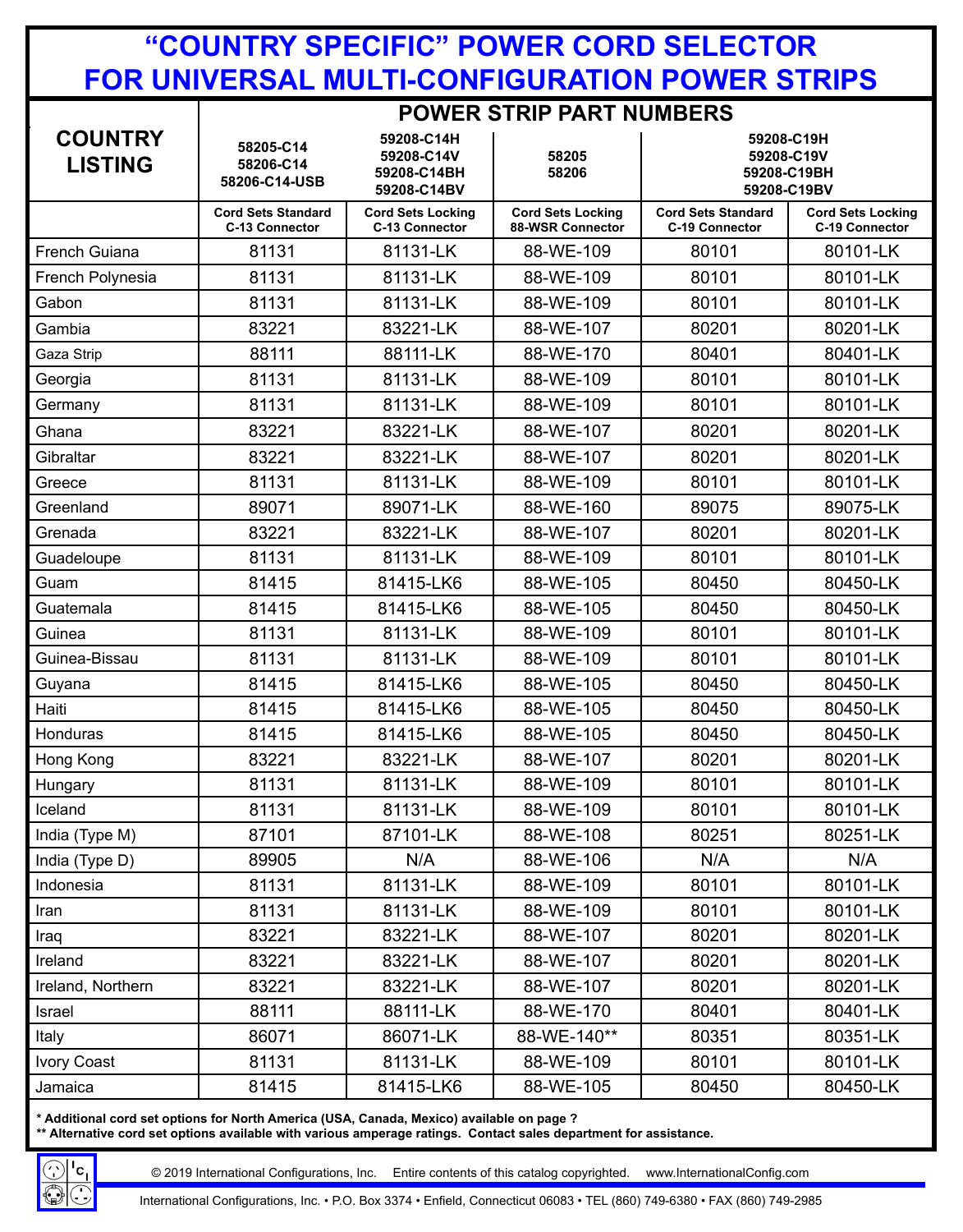|                                  |                                                                                                   | <b>POWER STRIP PART NUMBERS</b>            |                                              |                                                        |                                            |  |  |
|----------------------------------|---------------------------------------------------------------------------------------------------|--------------------------------------------|----------------------------------------------|--------------------------------------------------------|--------------------------------------------|--|--|
| <b>COUNTRY</b><br><b>LISTING</b> | 59208-C14H<br>58205-C14<br>59208-C14V<br>58206-C14<br>59208-C14BH<br>58206-C14-USB<br>59208-C14BV |                                            | 58205<br>58206                               | 59208-C19H<br>59208-C19V<br>59208-C19BH<br>59208-C19BV |                                            |  |  |
|                                  | <b>Cord Sets Standard</b><br><b>C-13 Connector</b>                                                | <b>Cord Sets Locking</b><br>C-13 Connector | <b>Cord Sets Locking</b><br>88-WSR Connector | <b>Cord Sets Standard</b><br><b>C-19 Connector</b>     | <b>Cord Sets Locking</b><br>C-19 Connector |  |  |
| Japan                            | 81202                                                                                             | 81200-LK                                   | 88-WE-165                                    | 80650                                                  | 80650-LK                                   |  |  |
| Jordan                           | 81131                                                                                             | 81131-LK                                   | 88-WE-109                                    | 80101                                                  | 80101-LK                                   |  |  |
| Kazakhstan                       | 81131                                                                                             | 81131-LK                                   | 88-WE-109                                    | 80101                                                  | 80101-LK                                   |  |  |
| Kenya                            | 83221                                                                                             | 83221-LK                                   | 88-WE-107                                    | 80201                                                  | 80201-LK                                   |  |  |
| Kiribati                         | 84161                                                                                             | 84161-LK                                   | 88-WE-116**                                  | 80301                                                  | 80301-LK                                   |  |  |
| Korea, North                     | 81131                                                                                             | 81131-LK                                   | 88-WE-109                                    | 80101                                                  | 80101-LK                                   |  |  |
| Korea, South                     | 81700                                                                                             | 81700-LK                                   | 88-WE-109                                    | 80101                                                  | 80101-LK                                   |  |  |
| Kuwait                           | 83221                                                                                             | 83221-LK                                   | 88-WE-107                                    | 80201                                                  | 80201-LK                                   |  |  |
| Kyrgyzstan                       | 81131                                                                                             | 81131-LK                                   | 88-WE-109                                    | 80101                                                  | 80101-LK                                   |  |  |
| Laos                             | 81131                                                                                             | 81131-LK                                   | 88-WE-10                                     | 80101                                                  | 80101-LK                                   |  |  |
| Latvia                           | 81131                                                                                             | 81131-LK                                   | 88-WE-109                                    | 80101                                                  | 80101-LK                                   |  |  |
| Lebanon                          | 83221                                                                                             | 83221-LK                                   | 88-WE-107                                    | 80201                                                  | 80201-LK                                   |  |  |
| Lesotho                          | 87101                                                                                             | 87101-LK                                   | 88-WE-108                                    | 80251                                                  | 80251-LK                                   |  |  |
| Liberia                          | 81415                                                                                             | 81415-LK6                                  | 88-WE-105                                    | 80450                                                  | 80450-LK                                   |  |  |
| Libya                            | 86071                                                                                             | 86071-LK                                   | 88-WE-140**                                  | 80351                                                  | 80351-LK                                   |  |  |
| Liechtenstein                    | 85101                                                                                             | 85101-LK                                   | 88-WE-125**                                  | 85150                                                  | 85150-LK                                   |  |  |
| Lithuania                        | 81131                                                                                             | 81131-LK                                   | 88-WE-109                                    | 80101                                                  | 80101-LK                                   |  |  |
| Luxembourg                       | 81131                                                                                             | 81131-LK                                   | 88-WE-109                                    | 80101                                                  | 80101-LK                                   |  |  |
| Macau                            | 83221                                                                                             | 83221-LK                                   | 88-WE-107                                    | 80201                                                  | 80201-LK                                   |  |  |
| Macedonia                        | 81131                                                                                             | 81131-LK                                   | 88-WE-109                                    | 80101                                                  | 80101-LK                                   |  |  |
| Madagascar                       | 81131                                                                                             | 81131-LK                                   | 88-WE-109                                    | 80101                                                  | 80101-LK                                   |  |  |
| Malawi                           | 83221                                                                                             | 83221-LK                                   | 88-WE-107                                    | 80201                                                  | 80201-LK                                   |  |  |
| Malaysia                         | 83221                                                                                             | 83221-LK                                   | 88-WE-107                                    | 80201                                                  | 80201-LK                                   |  |  |
| Maldives                         | 83221                                                                                             | 83221-LK                                   | 88-WE-107                                    | 80201                                                  | 80201-LK                                   |  |  |
| Mali, Republic of                | 81131                                                                                             | 81131-LK                                   | 88-WE-109                                    | 80101                                                  | 80101-LK                                   |  |  |
| Malta                            | 83221                                                                                             | 83221-LK                                   | 88-WE-107                                    | 80201                                                  | 80201-LK                                   |  |  |
| Mariana Islands                  | 81415                                                                                             | 81415-LK6                                  | 88-WE-105                                    | 80450                                                  | 80450-LK                                   |  |  |
| Marshall Islands                 | 81415                                                                                             | 81415-LK6                                  | 88-WE-105                                    | 80450                                                  | 80450-LK                                   |  |  |
| Martinique                       | 81131                                                                                             | 81131-LK                                   | 88-WE-109                                    | 80101                                                  | 80101-LK                                   |  |  |
| Mauritania                       | 81131                                                                                             | 81131-LK                                   | 88-WE-109                                    | 80101                                                  | 80101-LK                                   |  |  |
| Mauritius                        | 83221                                                                                             | 83221-LK                                   | 88-WE-107                                    | 80201                                                  | 80201-LK                                   |  |  |
| Mexico*                          | 81415*                                                                                            | 81415-LK6*                                 | 88-WE-105*                                   | 80450*                                                 | 80450-LK*                                  |  |  |
| Micronesia                       | 81415                                                                                             | 81415-LK6                                  | 88-WE-105                                    | 80450                                                  | 80450-LK                                   |  |  |
| Midway Islands                   | 81415                                                                                             | 81415-LK6                                  | 88-WE-105                                    | 80450                                                  | 80450-LK                                   |  |  |

**\* Additional cord set options for North America (USA, Canada, Mexico) available on page ?**

**\*\* Alternative cord set options available with various amperage ratings. Contact sales department for assistance.**

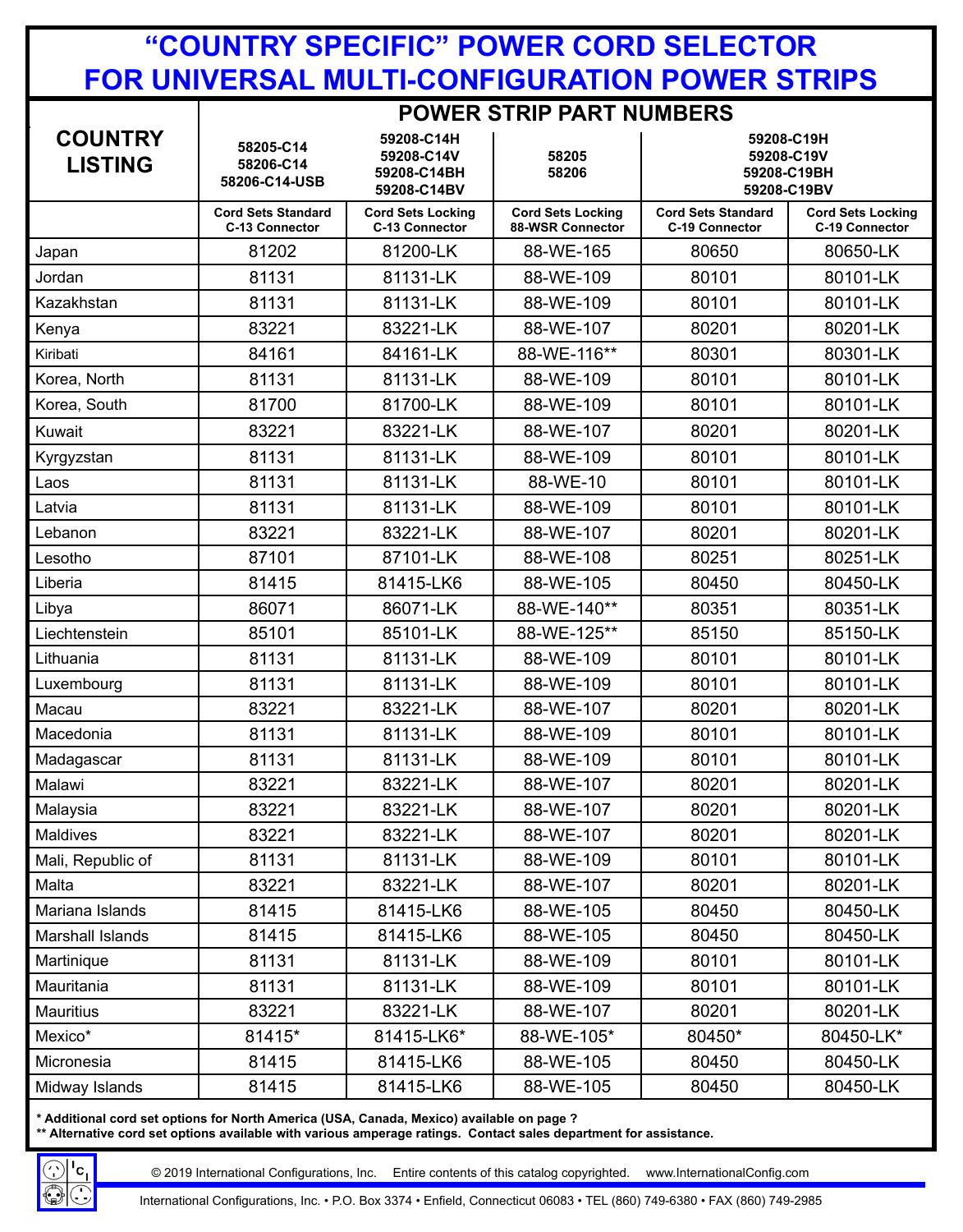|                                  | <b>POWER STRIP PART NUMBERS</b>                                                                   |                                            |                                              |                                                        |                                            |  |
|----------------------------------|---------------------------------------------------------------------------------------------------|--------------------------------------------|----------------------------------------------|--------------------------------------------------------|--------------------------------------------|--|
| <b>COUNTRY</b><br><b>LISTING</b> | 59208-C14H<br>58205-C14<br>59208-C14V<br>58206-C14<br>59208-C14BH<br>58206-C14-USB<br>59208-C14BV |                                            | 58205<br>58206                               | 59208-C19H<br>59208-C19V<br>59208-C19BH<br>59208-C19BV |                                            |  |
|                                  | <b>Cord Sets Standard</b><br><b>C-13 Connector</b>                                                | <b>Cord Sets Locking</b><br>C-13 Connector | <b>Cord Sets Locking</b><br>88-WSR Connector | <b>Cord Sets Standard</b><br><b>C-19 Connector</b>     | <b>Cord Sets Locking</b><br>C-19 Connector |  |
| Moldova                          | 81131                                                                                             | 81131-LK                                   | 88-WE-109                                    | 80101                                                  | 80101-LK                                   |  |
| Monaco                           | 81131                                                                                             | 81131-LK                                   | 88-WE-109                                    | 80101                                                  | 80101-LK                                   |  |
| Mongolia                         | 81131                                                                                             | 81131-LK                                   | 88-WE-109                                    | 80101                                                  | 80101-LK                                   |  |
| Montserrat                       | 81415                                                                                             | 81415-LK6                                  | 88-WE-105                                    | 80450                                                  | 80450-LK                                   |  |
| Morocco                          | 81131                                                                                             | 81131-LK                                   | 88-WE-109                                    | 80101                                                  | 80101-LK                                   |  |
| Mozambique                       | 87101                                                                                             | 87101-LK                                   | 88-WE-108                                    | 80251                                                  | 80251-LK                                   |  |
| Myanmar                          | 83221                                                                                             | 83221-LK                                   | 88-WE-107                                    | 80201                                                  | 80201-LK                                   |  |
| Namibia                          | 87101                                                                                             | 87101-LK                                   | 88-WE-108                                    | 80251                                                  | 80251-LK                                   |  |
| Nauru                            | 84161                                                                                             | 84161-LK                                   | 88-WE-116**                                  | 80301                                                  | 80301-LK                                   |  |
| Nepal                            | 87101                                                                                             | 87101-LK                                   | 88-WE-108                                    | 80251                                                  | 80251-LK                                   |  |
| <b>Netherlands</b>               | 81131                                                                                             | 81131-LK                                   | 88-WE-109                                    | 80101                                                  | 80101-LK                                   |  |
| <b>Netherlands Antilles</b>      | 81131                                                                                             | 81131-LK                                   | 88-WE-109                                    | 80101                                                  | 80101-LK                                   |  |
| New Caledonia                    | 81131                                                                                             | 81131-LK                                   | 88-WE-109                                    | 80101                                                  | 80101-LK                                   |  |
| New Zealand                      | 84161                                                                                             | 84161-LK                                   | 88-WE-116**                                  | 80301                                                  | 80301-LK                                   |  |
| Nicaragua                        | 81415                                                                                             | 81415-LK6                                  | 88-WE-105                                    | 80450                                                  | 80450-LK                                   |  |
| Niger                            | 81131                                                                                             | 81131-LK                                   | 88-WE-109                                    | 80101                                                  | 80101-LK                                   |  |
| Nigeria                          | 83221                                                                                             | 83221-LK                                   | 88-WE-107                                    | 80201                                                  | 80201-LK                                   |  |
| Norway                           | 81131                                                                                             | 81131-LK                                   | 88-WE-109                                    | 80101                                                  | 80101-LK                                   |  |
| Oman                             | 83221                                                                                             | 83221-LK                                   | 88-WE-107                                    | 80201                                                  | 80201-LK                                   |  |
| Pakistan                         | 87101                                                                                             | 87101-LK                                   | 88-WE-108                                    | 80251                                                  | 80251-LK                                   |  |
| Palau                            | 81415                                                                                             | 81415-LK6                                  | 88-WE-105                                    | 80450                                                  | 80450-LK                                   |  |
| Panama                           | 81415                                                                                             | 81415-LK6                                  | 88-WE-105                                    | 80450                                                  | 80450-LK                                   |  |
| Papua New Guinea                 | 84161                                                                                             | 84161-LK                                   | 88-WE-116**                                  | 80301                                                  | 80301-LK                                   |  |
| Paraguay                         | 81131                                                                                             | 81131-LK                                   | 88-WE-109                                    | 80101                                                  | 80101-LK                                   |  |
| Peru                             | 81415                                                                                             | 81415-LK6                                  | 88-WE-105                                    | 80450                                                  | 80450-LK                                   |  |
| Philippines                      | 81415                                                                                             | 81415-LK6                                  | 88-WE-105                                    | 80450                                                  | 80450-LK                                   |  |
| Poland                           | 81131                                                                                             | 81131-LK                                   | 88-WE-109                                    | 80101                                                  | 80101-LK                                   |  |
| Portugal                         | 81131                                                                                             | 81131-LK                                   | 88-WE-109                                    | 80101                                                  | 80101-LK                                   |  |
| Puerto Rico                      | 81415                                                                                             | 81415-LK6                                  | 88-WE-105                                    | 80450                                                  | 80450-LK                                   |  |
| Qatar                            | 83221                                                                                             | 83221-LK                                   | 88-WE-107                                    | 80201                                                  | 80201-LK                                   |  |
| Reunion                          | 81131                                                                                             | 81131-LK                                   | 88-WE-109                                    | 80101                                                  | 80101-LK                                   |  |
| Romania                          | 81131                                                                                             | 81131-LK                                   | 88-WE-109                                    | 80101                                                  | 80101-LK                                   |  |
| Russia                           | 81131                                                                                             | 81131-LK                                   | 88-WE-109                                    | 80101                                                  | 80101-LK                                   |  |
| Rwanda                           | 85101                                                                                             | 85101-LK                                   | 88-WE-125**                                  | 85150                                                  | 85150-LK                                   |  |

**\* Additional cord set options for North America (USA, Canada, Mexico) available on page ?**

**\*\* Alternative cord set options available with various amperage ratings. Contact sales department for assistance.**



International Configurations, Inc. • P.O. Box 3374 • Enfield, Connecticut 06083 • TEL (860) 749-6380 • FAX (860) 749-2985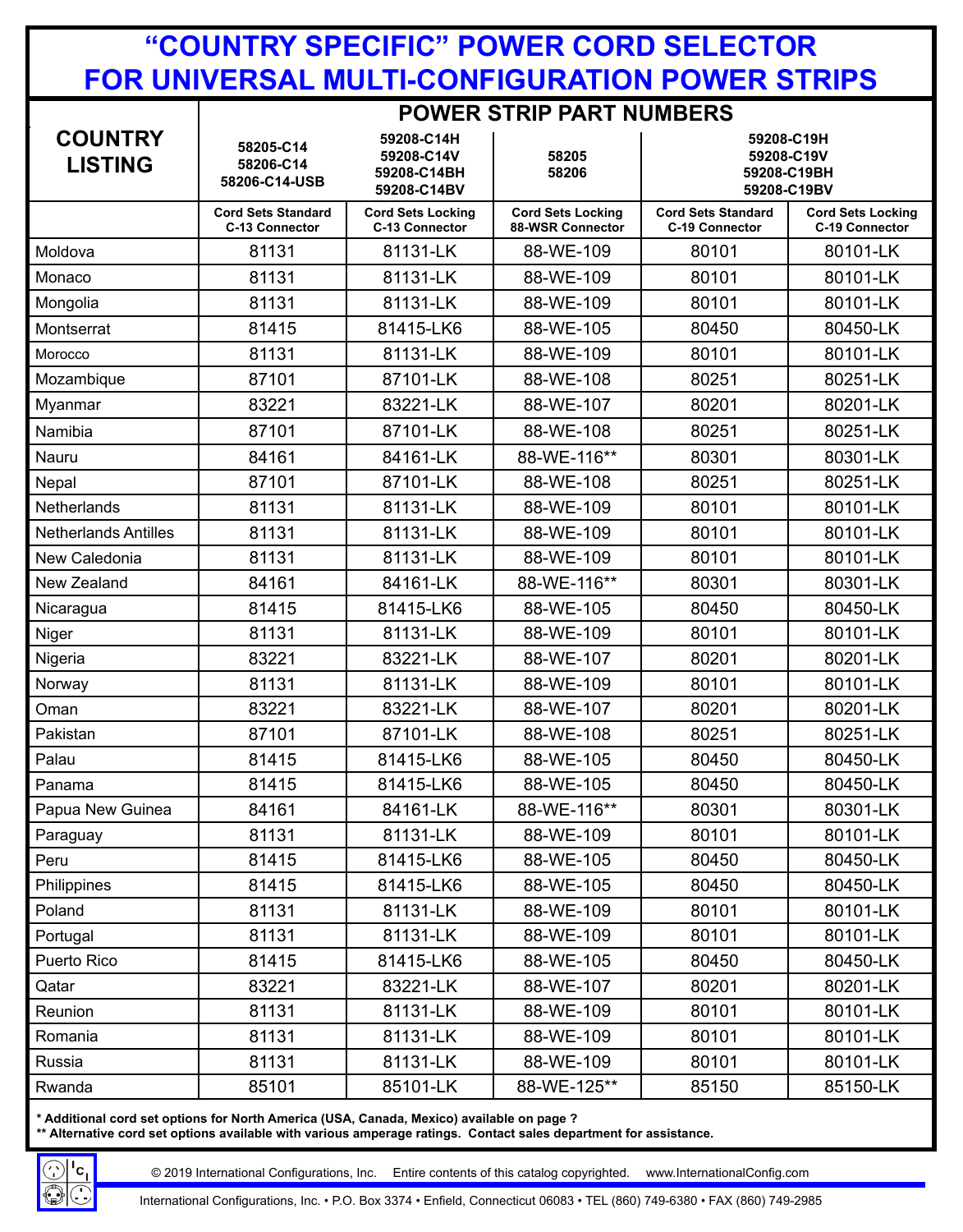|                                  | <b>POWER STRIP PART NUMBERS</b>                                                                   |                                            |                                              |                                                        |                                            |  |
|----------------------------------|---------------------------------------------------------------------------------------------------|--------------------------------------------|----------------------------------------------|--------------------------------------------------------|--------------------------------------------|--|
| <b>COUNTRY</b><br><b>LISTING</b> | 59208-C14H<br>58205-C14<br>59208-C14V<br>58206-C14<br>59208-C14BH<br>58206-C14-USB<br>59208-C14BV |                                            | 58205<br>58206                               | 59208-C19H<br>59208-C19V<br>59208-C19BH<br>59208-C19BV |                                            |  |
|                                  | <b>Cord Sets Standard</b><br><b>C-13 Connector</b>                                                | <b>Cord Sets Locking</b><br>C-13 Connector | <b>Cord Sets Locking</b><br>88-WSR Connector | <b>Cord Sets Standard</b><br><b>C-19 Connector</b>     | <b>Cord Sets Locking</b><br>C-19 Connector |  |
| Saint Helena                     | 83221                                                                                             | 83221-LK                                   | 88-WE-107                                    | 80201                                                  | 80201-LK                                   |  |
| <b>Saint Kits-Nevis</b>          | 83221                                                                                             | 83221-LK                                   | 88-WE-107                                    | 80201                                                  | 80201-LK                                   |  |
| Saint Lucia                      | 83221                                                                                             | 83221-LK                                   | 88-WE-107                                    | 80201                                                  | 80201-LK                                   |  |
| <b>Saint Vincent</b>             | 83221                                                                                             | 83221-LK                                   | 88-WE-107                                    | 80201                                                  | 80201-LK                                   |  |
| Samoa                            | 84161                                                                                             | 84161-LK                                   | 88-WE-116**                                  | 80301                                                  | 80301-LK                                   |  |
| San Marino                       | 81131                                                                                             | 81131-LK                                   | 88-WE-109                                    | 80101                                                  | 80101-LK                                   |  |
| Sao Tome & Principe              | 81131                                                                                             | 81131-LK                                   | 88-WE-109                                    | 80101                                                  | 80101-LK                                   |  |
| Saudi Arabia                     | 83221-SA                                                                                          | 83221-SALK                                 | 88-WE-107                                    | 80201-SA                                               | 80201-SALK                                 |  |
| Scotland                         | 83221                                                                                             | 83221-LK                                   | 88-WE-107                                    | 80201                                                  | 80201-LK                                   |  |
| Senegal                          | 81131                                                                                             | 81131-LK                                   | 88-WE-109                                    | 80101                                                  | 80101-LK                                   |  |
| Serbia & Montenegro              | 81131                                                                                             | 81131-LK                                   | 88-WE-109                                    | 80101                                                  | 80101-LK                                   |  |
| Seychelles                       | 83221                                                                                             | 83221-LK                                   | 88-WE-107                                    | 80201                                                  | 80201-LK                                   |  |
| Sierra Leone                     | 83221                                                                                             | 83221-LK                                   | 88-WE-107                                    | 80201                                                  | 80201-LK                                   |  |
| Singapore                        | 83221                                                                                             | 83221-LK                                   | 88-WE-107                                    | 80201                                                  | 80201-LK                                   |  |
| Slovakia                         | 81131                                                                                             | 81131-LK                                   | 88-WE-109                                    | 80101                                                  | 80101-LK                                   |  |
| Slovenia                         | 81131                                                                                             | 81131-LK                                   | 88-WE-109                                    | 80101                                                  | 80101-LK                                   |  |
| Solomon Islands                  | 84161                                                                                             | 84161-LK                                   | 88-WE-116**                                  | 80301                                                  | 80301-LK                                   |  |
| Somalia                          | 81131                                                                                             | 81131-LK                                   | 88-WE-109                                    | 80101                                                  | 80101-LK                                   |  |
| South Africa (Type M)            | 87101                                                                                             | 87101-LK                                   | 88-WE-108                                    | 80251                                                  | 80251-LK                                   |  |
| South Africa (Type D)            | 89905                                                                                             | N/A                                        | 88-WE-106                                    | N/A                                                    | N/A                                        |  |
| South Africa (Type N)            | 89813                                                                                             | 89813-LK                                   | 88-WE-226                                    | 89819                                                  | 89819-LK                                   |  |
| Spain                            | 81131                                                                                             | 81131-LK                                   | 88-WE-109                                    | 80101                                                  | 80101-LK                                   |  |
| Sri Lanka                        | 87101                                                                                             | 87101-LK                                   | 88-WE-108                                    | 80251                                                  | 80251-LK                                   |  |
| Sudan                            | 87101                                                                                             | 87101-LK                                   | 88-WE-108                                    | 80251                                                  | 80251-LK                                   |  |
| Suriname                         | 81131                                                                                             | 81131-LK                                   | 88-WE-109                                    | 80101                                                  | 80101-LK                                   |  |
| Swaziland                        | 87101                                                                                             | 87101-LK                                   | 88-WE-108                                    | 80251                                                  | 80251-LK                                   |  |
| Sweden                           | 81131                                                                                             | 81131-LK                                   | 88-WE-109                                    | 80101                                                  | 80101-LK                                   |  |
| Switzerland                      | 85101                                                                                             | 85101-LK                                   | 88-WE-125**                                  | 85150                                                  | 85150-LK                                   |  |
| Syria                            | 81131                                                                                             | 81131-LK                                   | 88-WE-109                                    | 80101                                                  | 80101-LK                                   |  |
| Taiwan                           | 81800                                                                                             | 81800-LK                                   | 88-WE-180                                    | 81850                                                  | 81850-LK                                   |  |
| Tajikstan                        | 81131                                                                                             | 81131-LK                                   | 88-WE-109                                    | 80101                                                  | 80101-LK                                   |  |
| Tanzania                         | 83221                                                                                             | 83221-LK                                   | 88-WE-107                                    | 80201                                                  | 80201-LK                                   |  |
| Thailand                         | 85113                                                                                             | 85113-LK                                   | 88-WE-129                                    | 85119                                                  | 85119-LK                                   |  |
| Togo                             | 81131                                                                                             | 81131-LK                                   | 88-WE-109                                    | 80101                                                  | 80101-LK                                   |  |

**\* Additional cord set options for North America (USA, Canada, Mexico) available on page ?**

**\*\* Alternative cord set options available with various amperage ratings. Contact sales department for assistance.**